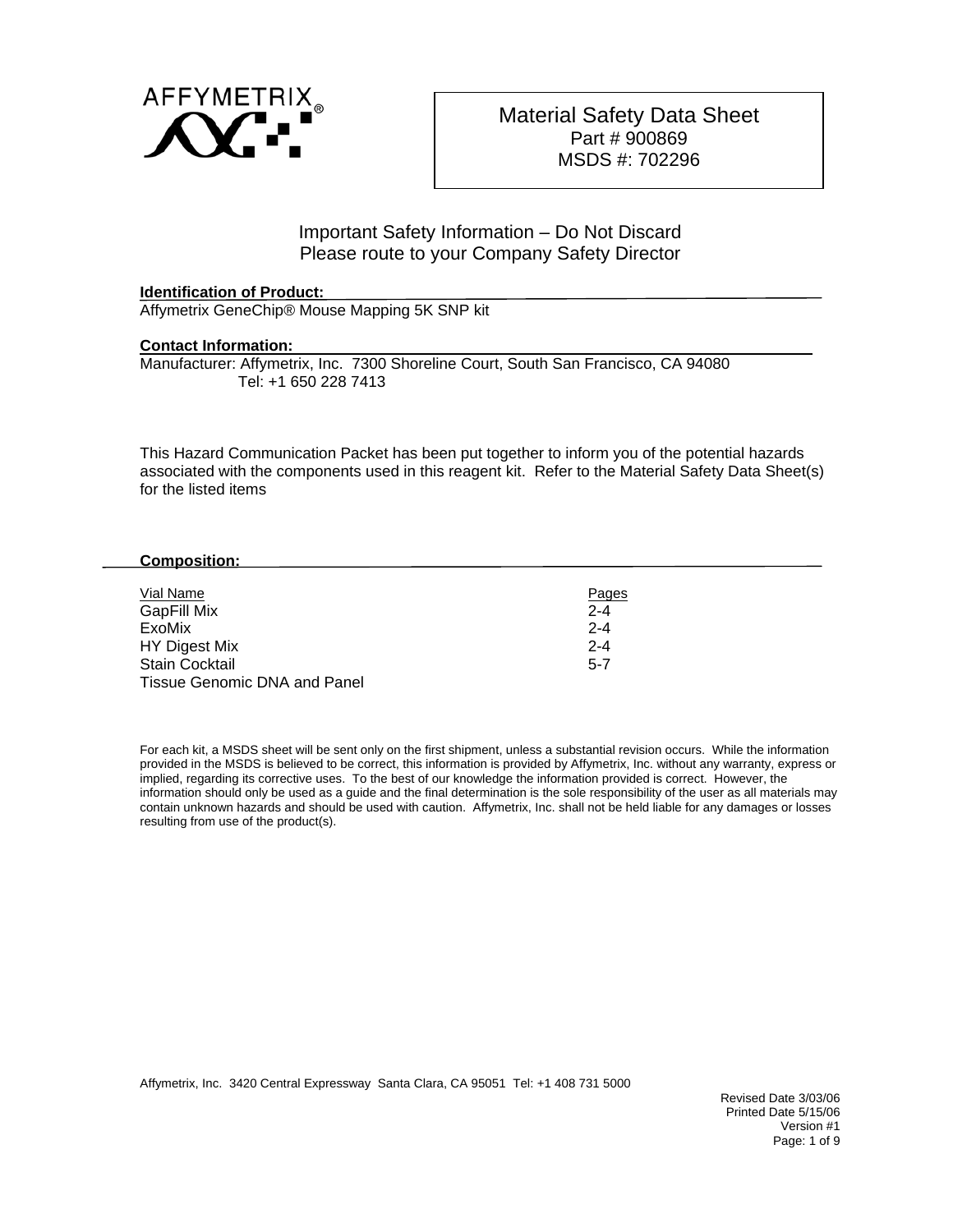

## **Contact Information:**

Manufacturer: Affymetrix, Inc. 7300 Shoreline Court, South San Francisco, CA 94080 Tel: +1 650 228 7413

#### **Composition / Information:**

Most of the components of this kit consist of either aqueous solutions containing buffers or enzymes, none of which are at a concentration that would render the reagents hazardous under the US Hazard Communication Standard, 20 CFR 1910.1200. The components listed below contain glycerol. This MSDS is written to apply to the glycerol.

| Vial Name     | Component | CAS#    | Percent(%) |
|---------------|-----------|---------|------------|
| GapFill Mix   | Glycerol  | 56-81-5 | 50         |
| ExoMix        | Glycerol  | 56-81-5 | 50         |
| HY Digest Mix | Glycerol  | 56-81-5 | 50         |

#### **Hazards Identification:**

| <b>Hazards identification:</b>     |                                                                                                                                               |  |  |
|------------------------------------|-----------------------------------------------------------------------------------------------------------------------------------------------|--|--|
| <b>Physical State:</b>             | liquid                                                                                                                                        |  |  |
| <b>Effects and Symptoms:</b>       |                                                                                                                                               |  |  |
| Inhalation:                        | Inhalation of mist may cause irritation to the mucous membranes and<br>respiratory tract.                                                     |  |  |
| Skin Contact:                      | May cause irritation                                                                                                                          |  |  |
| Eye Contact:                       | May cause irritation                                                                                                                          |  |  |
| Chronic Exposure:                  | None known. Not thoroughly investigated                                                                                                       |  |  |
| Aggravating Conditions: None known |                                                                                                                                               |  |  |
| Carcinogenicity:                   | Not listed by NTP, IARC or regulated by OSHA as carcinogens.                                                                                  |  |  |
| <b>First Aid Measures:</b>         |                                                                                                                                               |  |  |
| Inhalation:                        | If inhaled, remove to fresh air. If not breathing, give artificial respiration. If<br>breathing is difficult, give oxygen. Consult physician. |  |  |
| Eye or Skin Contact:               | Flush eyes or wash contaminated area with water for 15 minutes. Seek<br>medical consultation if irritation persists.                          |  |  |
| Ingestion:                         | Rinse out mouth immediately. Do not induce vomiting. Consult physician.                                                                       |  |  |
| <b>Fire Fighting Measures:</b>     |                                                                                                                                               |  |  |

Extinguishing media: Water, Carbon dioxide, dry chemical or appropriate foam Special Fire procedure: Wear appropriate fire protection gear for surrounding fire. Unusual fire / exp. hazards: N/A

#### **Accidental release measures:**

| If released or spilled: | Absorb on inert material, collect for appropriate disposal. Do not flush to |  |
|-------------------------|-----------------------------------------------------------------------------|--|
| sewer.                  |                                                                             |  |
| Absorbent material:     | No restrictions                                                             |  |

## **Handling and Storage:**

Handling: Special handling procedures are not needed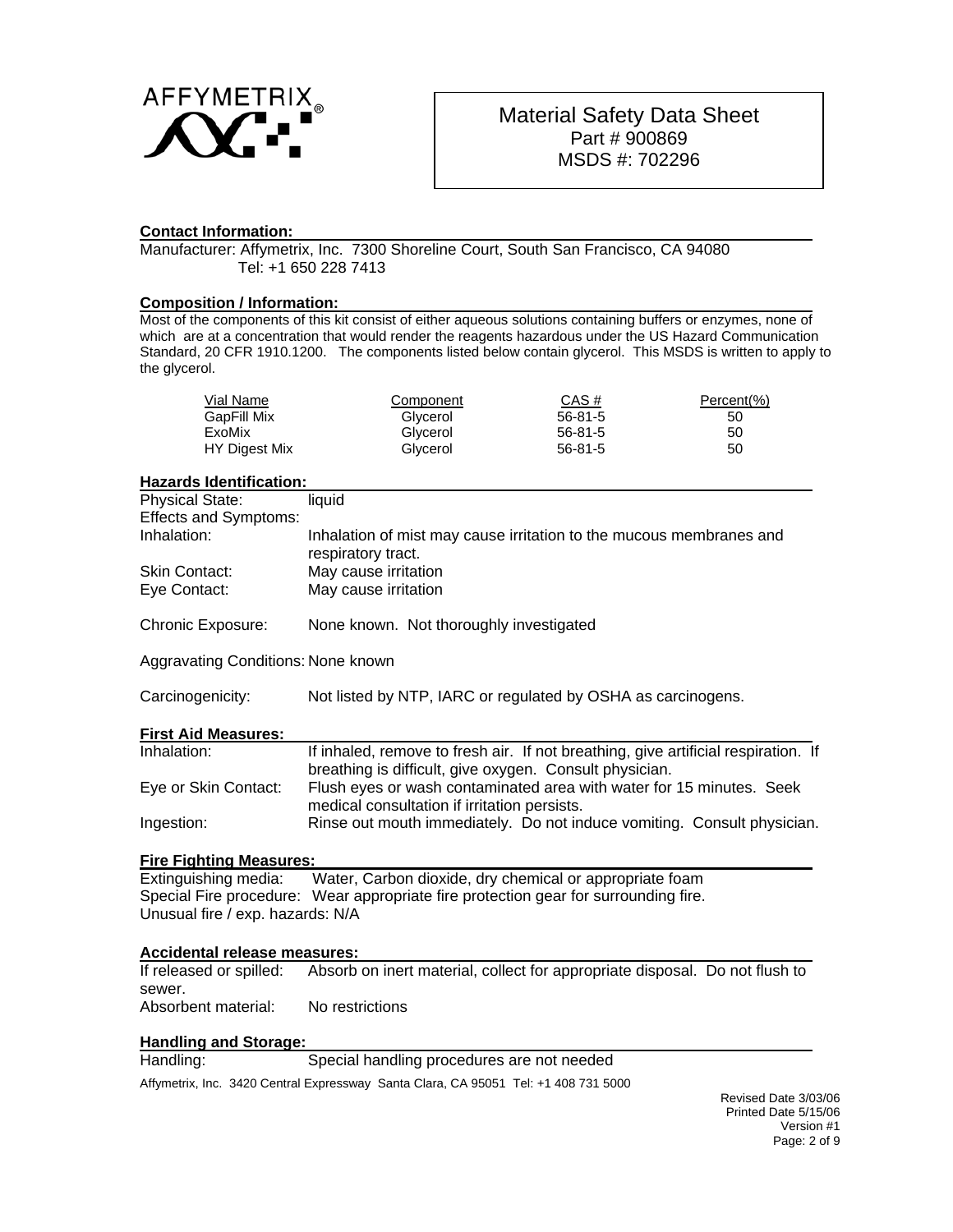

Storage: There are no restrictions concerning storage with other products.

## **Exposure Controls / Personal Protection:**

|                                       | Protective equipment: Use general laboratory protective equipment, lab safe gloves, general eye |  |
|---------------------------------------|-------------------------------------------------------------------------------------------------|--|
|                                       | protection safety glasses or goggles. Prudent laboratory practices should be                    |  |
|                                       | followed when handling any material.                                                            |  |
| Hygiene:                              | General lab practices. Keep away from food and beverages.                                       |  |
| Ventilation:                          | Local exhaust                                                                                   |  |
| Precautionary Labeling: None required |                                                                                                 |  |

## **Physical and Chemical Properties:**

|                       | Appearance and Odor: clear viscous odorless liquid |
|-----------------------|----------------------------------------------------|
| <b>Boiling Point:</b> | Not available for mixture                          |
| Flash Point:          | Not available for mixture                          |
| Specific Gravity:     | Not available for mixture                          |
| Vapor Density:        | Not available for mixture                          |
| pH:                   | Not available for mixture                          |
| Solubility in Water:  | Soluble                                            |
|                       |                                                    |

## **Stability and Reactivity:**

Stability: Stable Incompatibility: Strong oxidizers Hazardous Decomp.: Burning may produce carbon monoxide, carbon dioxide and nitrogen oxides Hazardous Polymerization: Not expected to occur

## **Toxicological Information:**

**NOTE**: Toxicological information is reported for the individual components. The toxicity of the mixture has not been investigated.

| Ingredient | <b>OSHA PEL</b>             | Lethal Dose (LD, LC, etc.) |
|------------|-----------------------------|----------------------------|
| Glycerol   | 15 mg/m <sup>3</sup> (mist) | 12600 mg/kg oral - rat     |

## **Ecological Information:**

No data found

## **Disposal Considerations:**

Disposal should be in accordance with applicable regional, national and local laws and regulations.

## **Transport Information:**

This product is not subject to current regulations for transportation of hazardous goods (US DOT) UN No.: N/A

# **Regulatory:**

Affymetrix, Inc. 3420 Central Expressway Santa Clara, CA 95051 Tel: +1 408 731 5000 These products are solely for use for research and development purposes in accordance with 40 CFR 720.36 and may not be used, process or distributed for a commercial purpose. It may only be handled by technically qualified

Revised Date 3/03/06 Printed Date 5/15/06 Version #1 Page: 3 of 9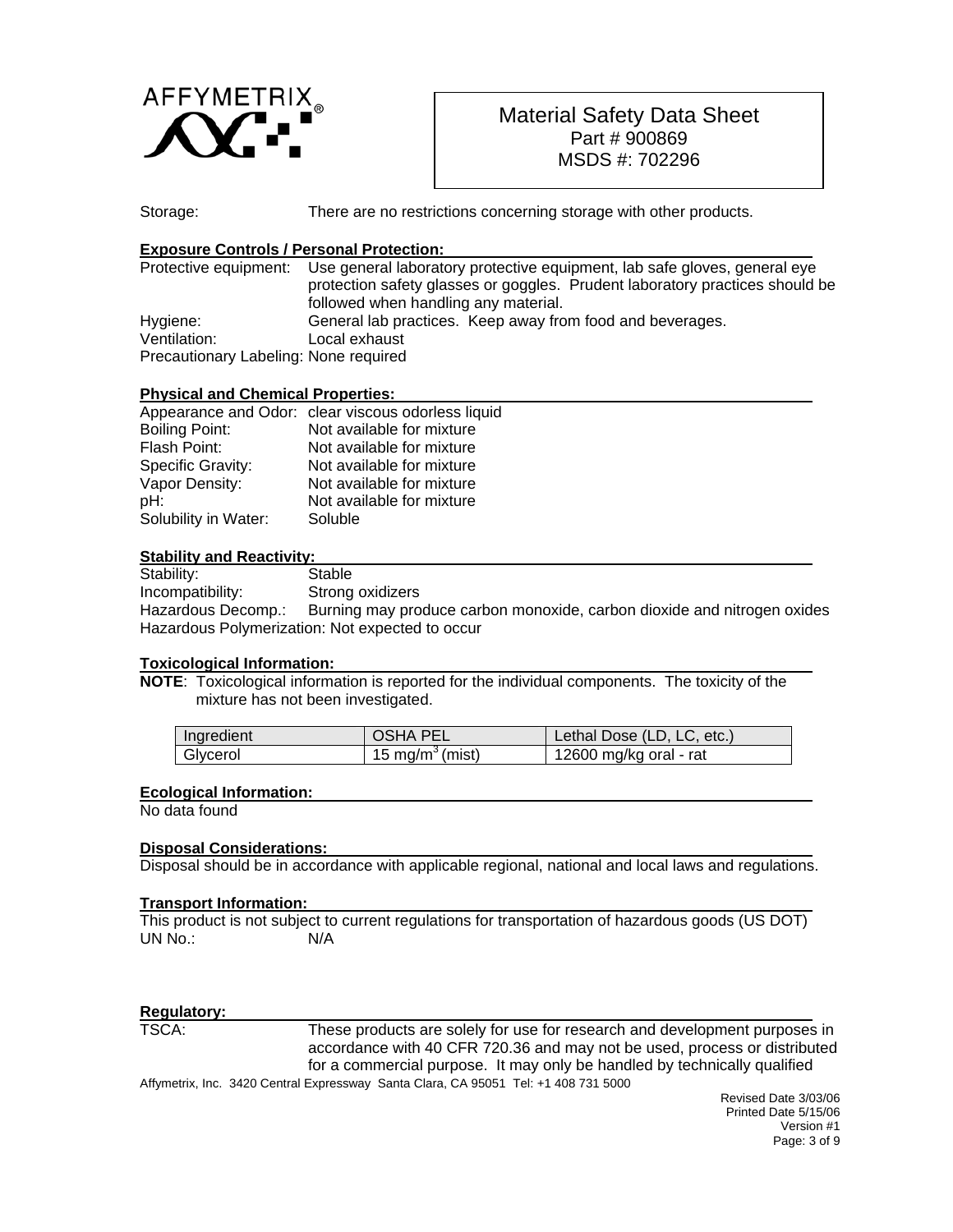

| individuals. |
|--------------|
| N/A          |
|              |
| N/A          |
| N/A          |
| N/A          |
| Not listed   |
|              |

### **Other Information:**

For each kit, a MSDS sheet will be sent only on the first shipment, unless a substantial revision occurs. While the information provided in the MSDS is believed to be correct, this information is provided by Affymetrix, Inc. without any warranty, express or implied, regarding its corrective uses. To the best of our knowledge the information provided is correct. However, the information should only be used as a guide and the final determination is the sole responsibility of the user as all materials may contain unknown hazards and should be used with caution. Affymetrix, Inc. shall not be held liable for any damages or losses resulting from use of the product(s).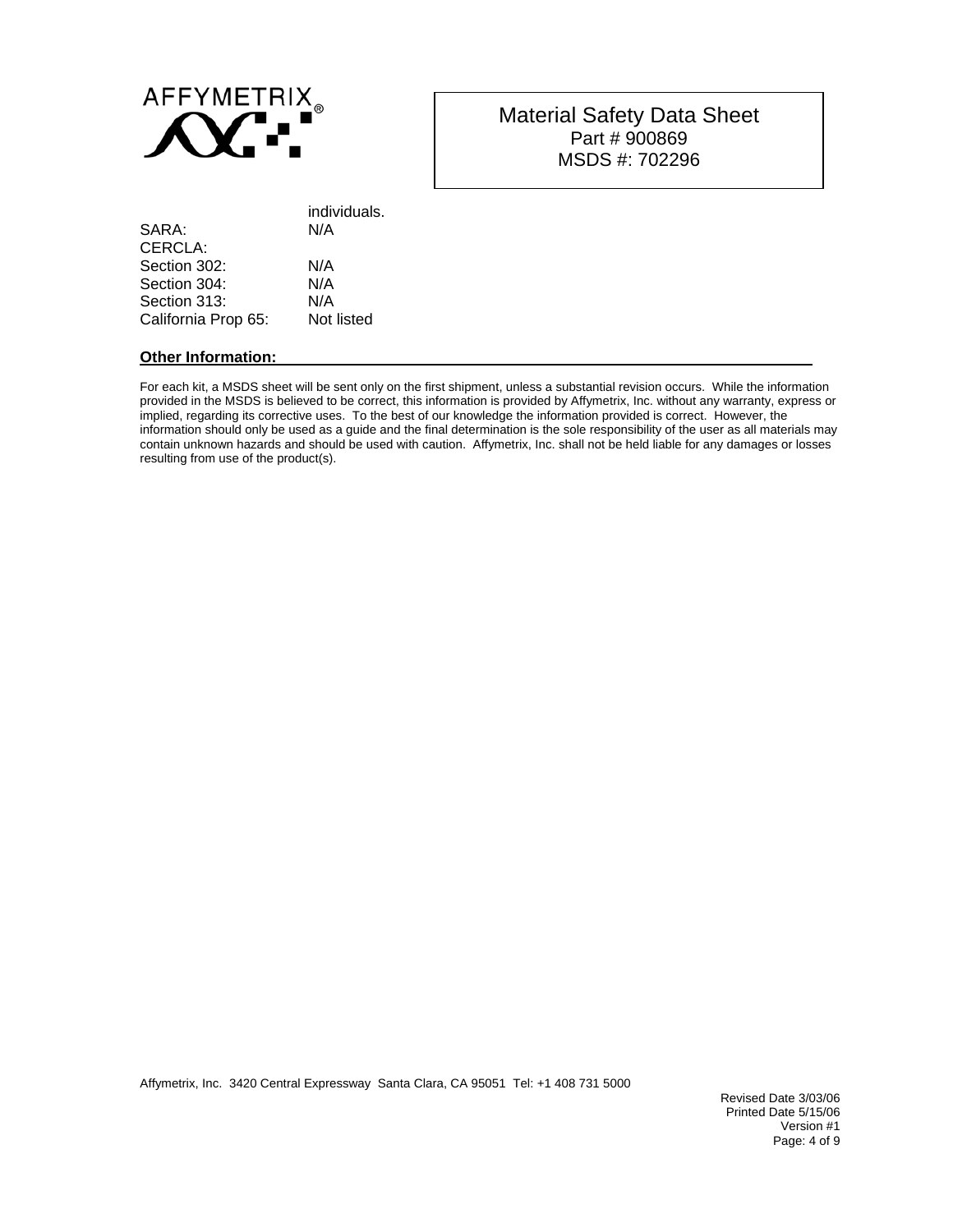

## **Identification of Product:**

Stain Cocktail

## **Contact Information:**

Manufacturer: Affymetrix, Inc. 7300 Shoreline Court, South San Francisco, CA 94080 Tel: +1 650 228 7413

## **Composition / Information:**

| Ingredient                                                    |                                                                                                                                                                                                                                                 | CAS#      | Percent(%) |
|---------------------------------------------------------------|-------------------------------------------------------------------------------------------------------------------------------------------------------------------------------------------------------------------------------------------------|-----------|------------|
| Antibody-conjugated Cadmium selenide/Zinc sulfide core/ shell |                                                                                                                                                                                                                                                 | none      | -1         |
| quantum dots                                                  |                                                                                                                                                                                                                                                 |           |            |
| Sodium borate                                                 |                                                                                                                                                                                                                                                 | 1303-96-4 | <1         |
| <b>Hazards Identification:</b>                                |                                                                                                                                                                                                                                                 |           |            |
| <b>Physical State:</b>                                        | liquid<br>Effects and Symptoms: The toxicological properties of the product mixture have not been<br>investigated; health effects are given for the individual components.                                                                      |           |            |
| Inhalation:<br>Cadmium Selenide:<br>Sodium borate:            | Respiratory toxicity, mucous membrane irritation and cancer<br>Causes irritation to the respiratory tract. Symptoms may include coughing,<br>shortness of breath.                                                                               |           |            |
| <b>Skin Contact:</b><br>Cadmium Selenide:<br>Sodium borate:   | Causes irritation and burns upon contact with the skin.<br>Causes irritation to the skin. Symptoms include redness, itching and pain.<br>May be absorbed through the skin with possible systemic effects.                                       |           |            |
| <b>Eye Contact:</b><br>Cadmium Selenide:<br>Sodium borate:    | Causes irritation upon contact with the eyes.<br>Corrosive. Causes irritation upon contact with the eyes.                                                                                                                                       |           |            |
| Ingestion:<br>Cadmium Selenide:<br>Sodium borate:             | Considered toxic.<br>May cause nausea, vomiting, diarrhea, muscular spasm, dullness, lethargy,<br>circulatory depression, central nervous system depression, shock, kidney<br>damage, coma, and death. Estimated lethal dose is 15 to 20 grams. |           |            |
| Carcinogenicity:                                              | This product contains cadmium, which is classified as a human carcinogen<br>by IARC and NTP, as a potential human carcinogen by NIIOSH and as a<br>carcinogen by OSHA.                                                                          |           |            |
| <b>First Aid Measures:</b>                                    |                                                                                                                                                                                                                                                 |           |            |

| Inhalation: | If inhaled, remove to fresh air. If not breathing, give artificial respiration. If  |  |
|-------------|-------------------------------------------------------------------------------------|--|
|             | breathing is difficult, give oxygen. Consult physician.                             |  |
|             | Affymetrix, Inc. 3420 Central Expressway Santa Clara, CA 95051 Tel: +1 408 731 5000 |  |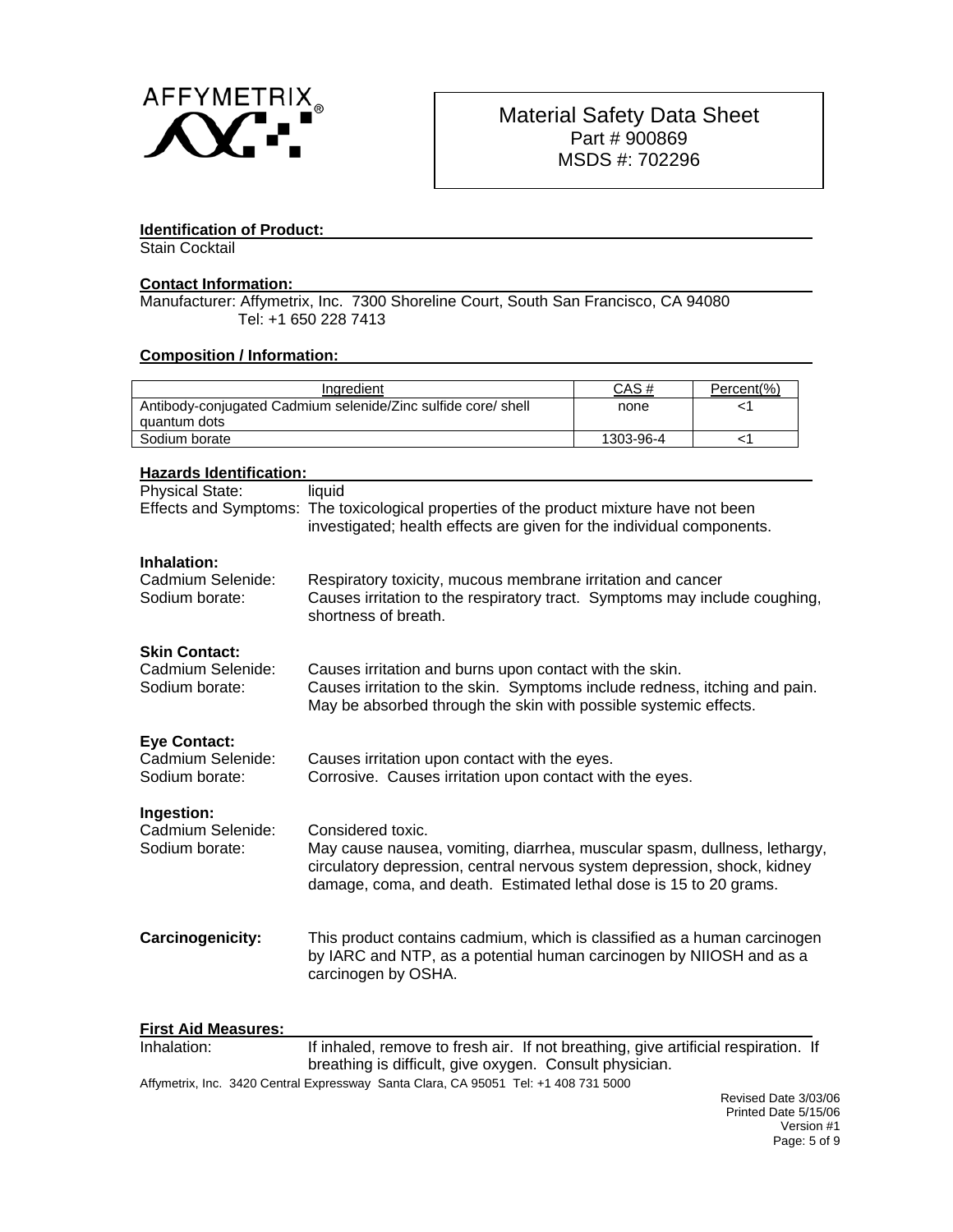

| Eye or Skin Contact:                            | Flush eyes or wash contaminated area with water for 15 minutes. Seek<br>medical consultation.                                                                                                                                                                                                |  |  |
|-------------------------------------------------|----------------------------------------------------------------------------------------------------------------------------------------------------------------------------------------------------------------------------------------------------------------------------------------------|--|--|
| Ingestion:                                      | Rinse out mouth immediately. Consult physician.                                                                                                                                                                                                                                              |  |  |
|                                                 |                                                                                                                                                                                                                                                                                              |  |  |
| <b>Fire Fighting Measures:</b>                  |                                                                                                                                                                                                                                                                                              |  |  |
| Extinguishing media:                            | Product mixture is not flammable. Use any means suitable for extinguishing<br>surrounding fire.                                                                                                                                                                                              |  |  |
|                                                 | Special Fire procedure: Wear appropriate fire protection gear for surrounding fire.                                                                                                                                                                                                          |  |  |
| Unusual fire / exp. hazards: N/A                |                                                                                                                                                                                                                                                                                              |  |  |
| Accidental release measures:                    |                                                                                                                                                                                                                                                                                              |  |  |
| If released or spilled:                         | Absorb on inert material, collect for appropriate disposal. Do not flush to                                                                                                                                                                                                                  |  |  |
| sewer.                                          |                                                                                                                                                                                                                                                                                              |  |  |
| Absorbent material:                             | No restrictions                                                                                                                                                                                                                                                                              |  |  |
| <b>Handling and Storage:</b>                    |                                                                                                                                                                                                                                                                                              |  |  |
| Handling:                                       | Prudent laboratory practices should be followed when handling any material.<br>Avoid contact with skin, eyes or mucous membranes. Wash thoroughly with                                                                                                                                       |  |  |
|                                                 | soap and water after handling.                                                                                                                                                                                                                                                               |  |  |
| Storage:                                        | Store products at 4°C. Do not freeze. Do not store together with acids.                                                                                                                                                                                                                      |  |  |
| <b>Exposure Controls / Personal Protection:</b> |                                                                                                                                                                                                                                                                                              |  |  |
| Protective equipment:                           | Use general laboratory protective equipment, lab safe gloves, general eye<br>protection safety glasses or goggles. Prudent laboratory practices should be<br>followed when handling any material.                                                                                            |  |  |
| Hygiene:                                        | General lab practices. Keep away from food and beverages.                                                                                                                                                                                                                                    |  |  |
| Ventilation:                                    | Local exhaust                                                                                                                                                                                                                                                                                |  |  |
| Precautionary Labeling: None required           |                                                                                                                                                                                                                                                                                              |  |  |
| <b>Physical and Chemical Properties:</b>        |                                                                                                                                                                                                                                                                                              |  |  |
|                                                 | Appearance and Odor: clear aqueous solution with little to no odor                                                                                                                                                                                                                           |  |  |
| <b>Boiling Point:</b>                           | Not available for mixture                                                                                                                                                                                                                                                                    |  |  |
| Flash Point:                                    | Not available for mixture                                                                                                                                                                                                                                                                    |  |  |
| Specific Gravity:                               | Not available for mixture                                                                                                                                                                                                                                                                    |  |  |
| Vapor Density:                                  | Not available for mixture                                                                                                                                                                                                                                                                    |  |  |
| pH:                                             | Not available for mixture                                                                                                                                                                                                                                                                    |  |  |
| Solubility in Water:                            | Soluble                                                                                                                                                                                                                                                                                      |  |  |
| <b>Stability and Reactivity:</b>                |                                                                                                                                                                                                                                                                                              |  |  |
| Stability:                                      | Stable                                                                                                                                                                                                                                                                                       |  |  |
| Incompatibility:                                | Acids                                                                                                                                                                                                                                                                                        |  |  |
| Hazardous Decomp.:                              | When heated to decomposition cadmium selenide may emit toxic fumes of<br>cadmium and selenium. When heated to decomposition zinc sulfide may<br>emit toxic fumes of oxides of sulfur and zinc. When heated to decomposition<br>sodium borate may emit toxic fumes of sodium oxide and boron. |  |  |
|                                                 |                                                                                                                                                                                                                                                                                              |  |  |

## **Toxicological Information:**

Affymetrix, Inc. 3420 Central Expressway Santa Clara, CA 95051 Tel: +1 408 731 5000 **NOTE**: The toxicity of the mixture has not been investigated. Toxicological information is reported for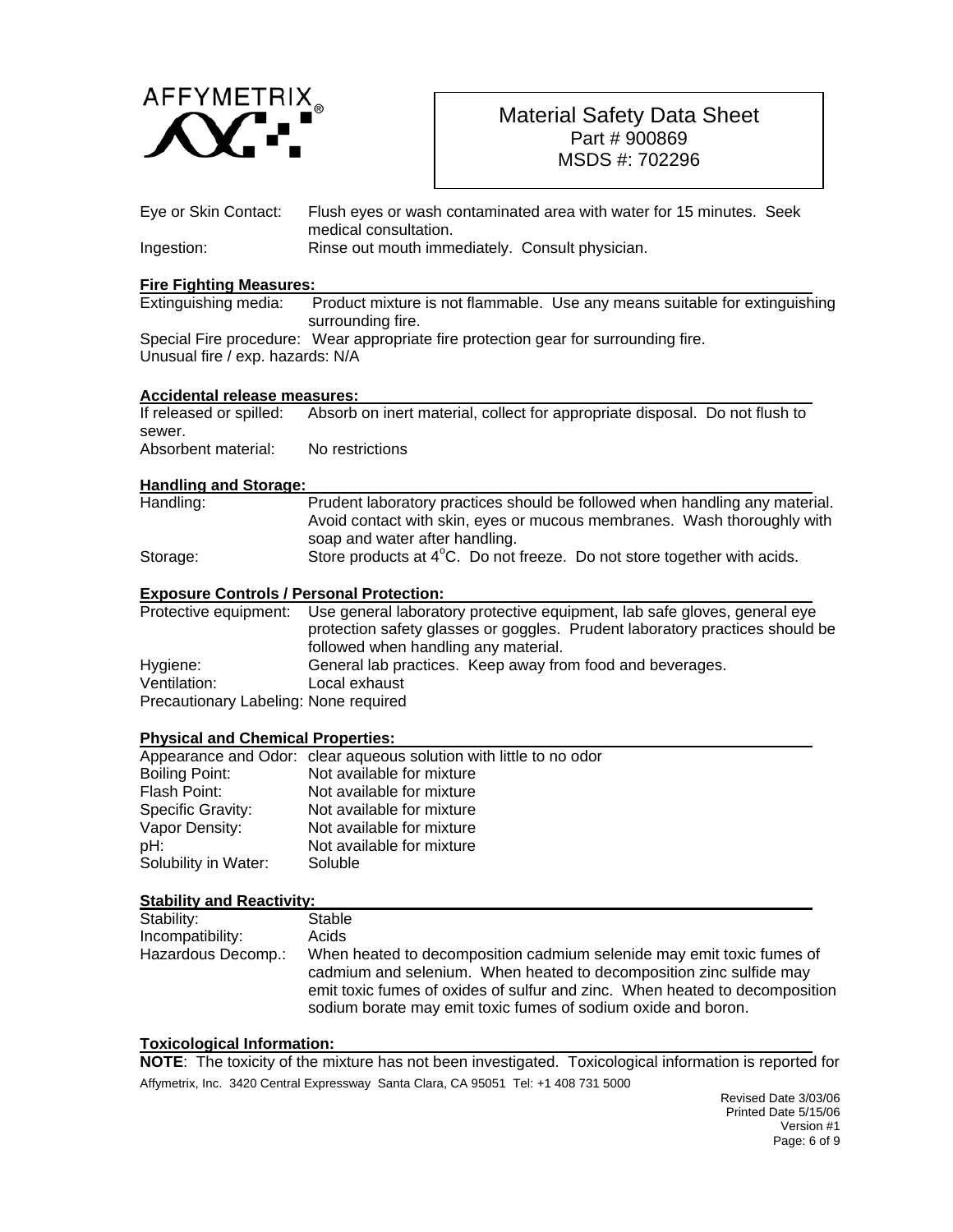

the individual components.

| Ingredient             | <b>OSHA PEL</b>           | ACGIH (TLV)              |
|------------------------|---------------------------|--------------------------|
| Cadmium and compounds  | $0.005 \,\mathrm{mg/m}^3$ | $0.01$ mg/m <sup>3</sup> |
| Selenium and compounds | $0.2 \text{ mg/m}^3$      | $0.2 \text{ mg/m}^3$     |
| Sodium borate          | Not established           | 5 mg/m <sup>3</sup>      |

Cadmium is listed on the California Proposition 65 List as a reproductive and developmental toxin. Cadmium is an experimental teratogen and mutagen.

#### **Ecological Information:**

Cadmium and selenium bioaccumulate in the food chain when released into local waters. This material should not be released into the environment unless in compliance with all governmental regulations.

## **Disposal Considerations:**

Discarded in its purchased form, this product would be considered a hazardous waste. Disposal of material containing this product or derived from the product should be in accordance with applicable regional, national and local laws and regulations.

#### **Transport Information:**

This product contains cadmium and selenium, and should be transported in accordance with all federal, state and local regulations governing actual levels of this material.

| <b>Regulatory:</b>           |                                                                                                                                                                                                                                                      |
|------------------------------|------------------------------------------------------------------------------------------------------------------------------------------------------------------------------------------------------------------------------------------------------|
| TSCA:                        | These products are solely for use for research and development purposes in<br>accordance with 40 CFR 720.36 and may not be used, process or distributed<br>for a commercial purpose. It may only be handled by technically qualified<br>individuals. |
| SARA:<br>California Prop 65: | Cadmium selenide is subject to reporting requirements of SARA Title III<br>This product contains cadmium, which is known to the State of California to<br>cause cancer, birth defects and/or reproductive toxicity.                                  |

## **Other Information:**

For each kit, a MSDS sheet will be sent only on the first shipment, unless a substantial revision occurs. While the information provided in the MSDS is believed to be correct, this information is provided by Affymetrix, Inc. without any warranty, express or implied, regarding its corrective uses. To the best of our knowledge the information provided is correct. However, the information should only be used as a guide and the final determination is the sole responsibility of the user as all materials may contain unknown hazards and should be used with caution. Affymetrix, Inc. shall not be held liable for any damages or losses resulting from use of the product(s).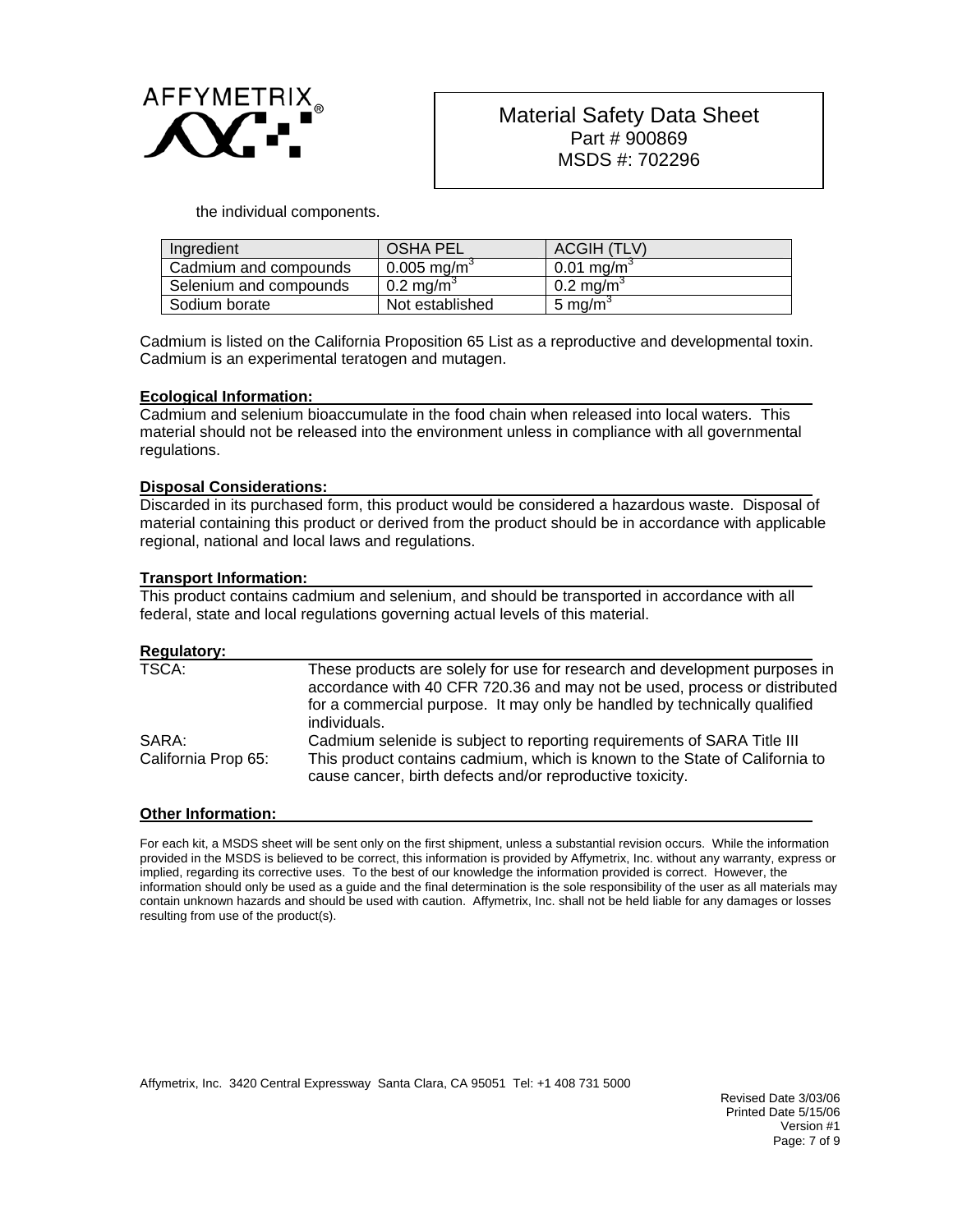

## **Contact Information:**

Manufacturer: Affymetrix, Inc. 7300 Shoreline Court, South San Francisco, CA 94080 Tel: +1 650 228 7413

## **Composition / Information:**

Genomic DNA in 1X TE Buffer

All components of the products are considered non-hazardous. As yet, the chemical, physical and toxicological properties of these products have not been thoroughly investigated. These products contain TE buffers and this MSDS is written to apply to general reagents.

| <b>Hazards Identification:</b>                  |                                                                                                                                                                                 |
|-------------------------------------------------|---------------------------------------------------------------------------------------------------------------------------------------------------------------------------------|
| <b>Physical State:</b>                          | liquid                                                                                                                                                                          |
| <b>Effects and Symptoms:</b>                    |                                                                                                                                                                                 |
| Inhalation:                                     | Inhalation of mist may cause irritation to the mucous membranes and<br>respiratory tract.                                                                                       |
| Skin Contact:                                   | May cause irritation                                                                                                                                                            |
| Eye Contact:                                    | May cause irritation                                                                                                                                                            |
| Chronic Exposure:                               | None known. Not thoroughly investigated                                                                                                                                         |
| Aggravating Conditions: None known              |                                                                                                                                                                                 |
| Carcinogenicity:                                | Not listed by NTP, IARC or regulated by OSHA as carcinogens.                                                                                                                    |
| <b>First Aid Measures:</b>                      |                                                                                                                                                                                 |
| Inhalation:                                     | If inhaled, remove to fresh air. If not breathing, give artificial respiration. If<br>breathing is difficult, give oxygen. Consult physician.                                   |
| Eye or Skin Contact:                            | Flush eyes or wash contaminated area with water for 15 minutes. Seek<br>medical consultation if irritation persists.                                                            |
| Ingestion:                                      | Rinse out mouth immediately. Do not induce vomiting. Consult physician.                                                                                                         |
| <b>Fire Fighting Measures:</b>                  |                                                                                                                                                                                 |
| Extinguishing media:                            | Water, Carbon dioxide, dry chemical or appropriate foam                                                                                                                         |
| Unusual fire / exp. hazards: N/A                | Special Fire procedure: Wear appropriate fire protection gear for surrounding fire.                                                                                             |
| <b>Accidental release measures:</b>             |                                                                                                                                                                                 |
| If released or spilled:<br>sewer.               | Absorb on inert material, collect for appropriate disposal. Do not flush to                                                                                                     |
| Absorbent material:                             | No restrictions                                                                                                                                                                 |
| <b>Handling and Storage:</b>                    |                                                                                                                                                                                 |
| Handling:                                       | Special handling procedures are not needed                                                                                                                                      |
| Storage:                                        | There are no restrictions concerning storage with other products.                                                                                                               |
| <b>Exposure Controls / Personal Protection:</b> |                                                                                                                                                                                 |
|                                                 | Protective equipment: Use general laboratory protective equipment, lab safe gloves, general eye<br>protection safety glasses or goggles. Prudent laboratory practices should be |
|                                                 | Affymetrix, Inc. 3420 Central Expressway Santa Clara, CA 95051 Tel: +1 408 731 5000                                                                                             |